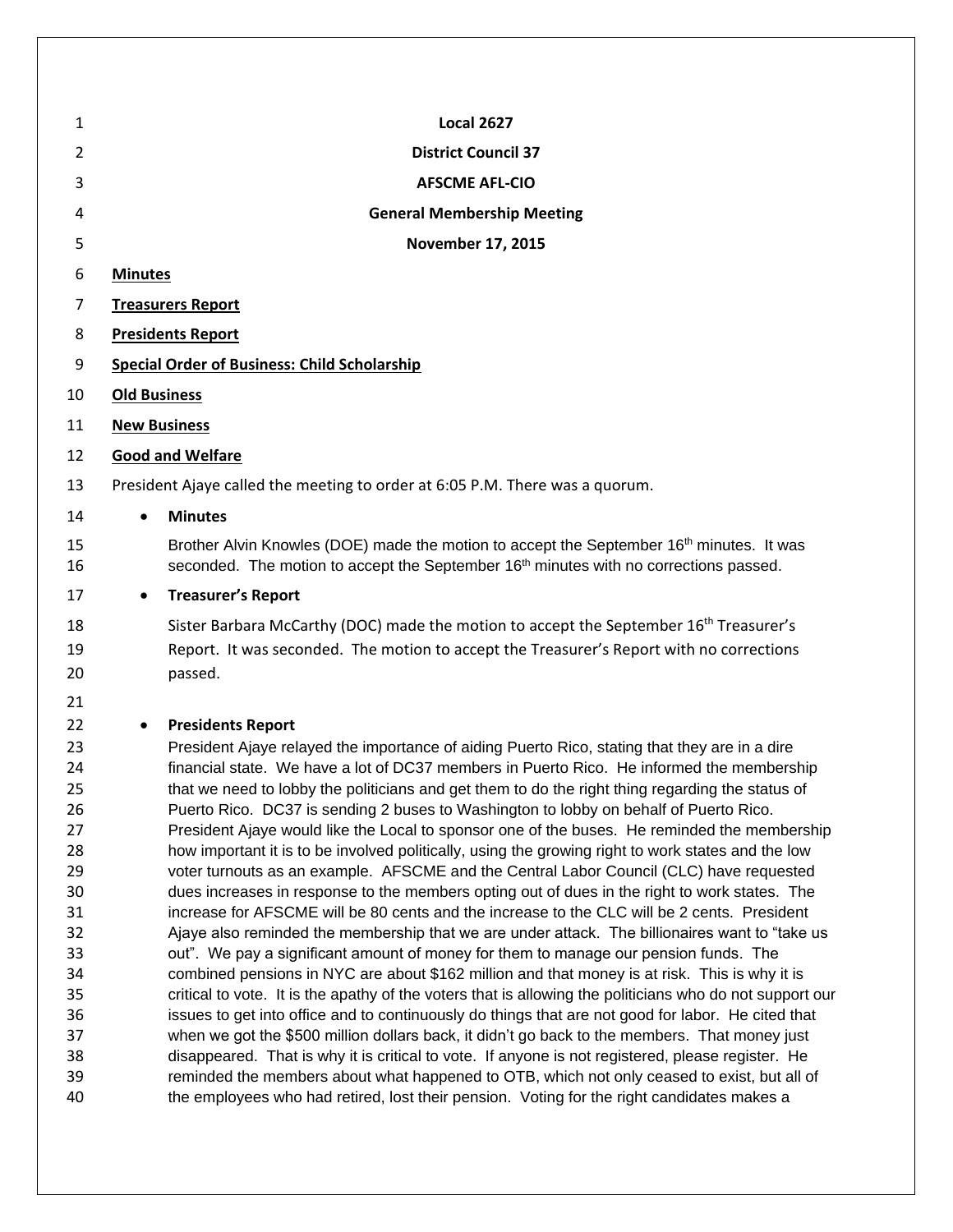difference. Jim Ryan (York College) made the motion to spend \$2000 to send a bus to Washington to lobby for Puerto Rico. It was seconded. The motion passed.

 The DOITT Job fair was very disappointing. The Local fought for this and about 100 members came out to apply for jobs. The members need to show up for these job fairs so they keep giving them.

 President Ajaye reported on the upcoming Computer Associate and Computer Specialist Exams. He informed the membership to read the posted notices since they have all of the information on them. He and the Local had nothing to do with the creation of these exams, so the Local is unable to recommend to the members what is on the exam and what they should know. He did inform the members that it is possible that people may be disqualified after they take the exam. If anyone gets disqualified the first thing to do is try to appeal the decision. That is when the Local should be contacted. The Local will make sure there is an attorney from the General Counsel's office at DC37 to represent you if you have to go in front of people. If anyone has questions regarding the Promotional or Open Competitive definitions then call the Local.

 President Ajaye reminded the members that it is important to have the correct information in order to best service the members. Therefore, if a member has a question regarding their pension, or other services/benefits, they should contact the direct person who is the expert in DC37, not the HR person in the Agency.

 When any member calls the office, it is imperative to leave your name and the contact phone number. Speak clearly and repeat it 2x. The issues will not be addressed if there is no way to understand and contact the caller. In addition, hanging up is not recommended. Every call is returned to the member.

 Brother Zudget Santo (NYPD) requested information on where to get materials to aide with the test taking. President Ajaye recommended speaking to DCAS. President Ajaye stated that there was a conflict on the Notice of Examination because on one page it said Education and Experience and on another page it stated maybe a written exam. Since DCAS did not get back to him, he did not feel it would be in the members' best interest to speculate. Once he hears back from DCAS he will inform the membership.

 Sister Julie Leibowitz reminded the membership that anyone who gets disqualified only has a 30 day window to appeal this decision. She also informed the membership that if anyone felt that there were questions that were not valid, they can challenge any question. The question that is challenged should be specific. There is a specific way to challenge the exam. The members must challenge the correct way and not email the DCAS Commissioner.

 Senior Council Rep Jon Ng addressed the membership while waiting for the Trustees to set up the drawing for the Child Scholarship. He was discussing the member contact form. He strongly advised all of the members to fill out the form. This will help the organizing department to organize the members and get them mobilized when they are needed. One of the reasons there is still an issue with the CUNY contract is the lack of the members to come out and protest. Jon will be in the back of the room handing out green cards and member contact forms.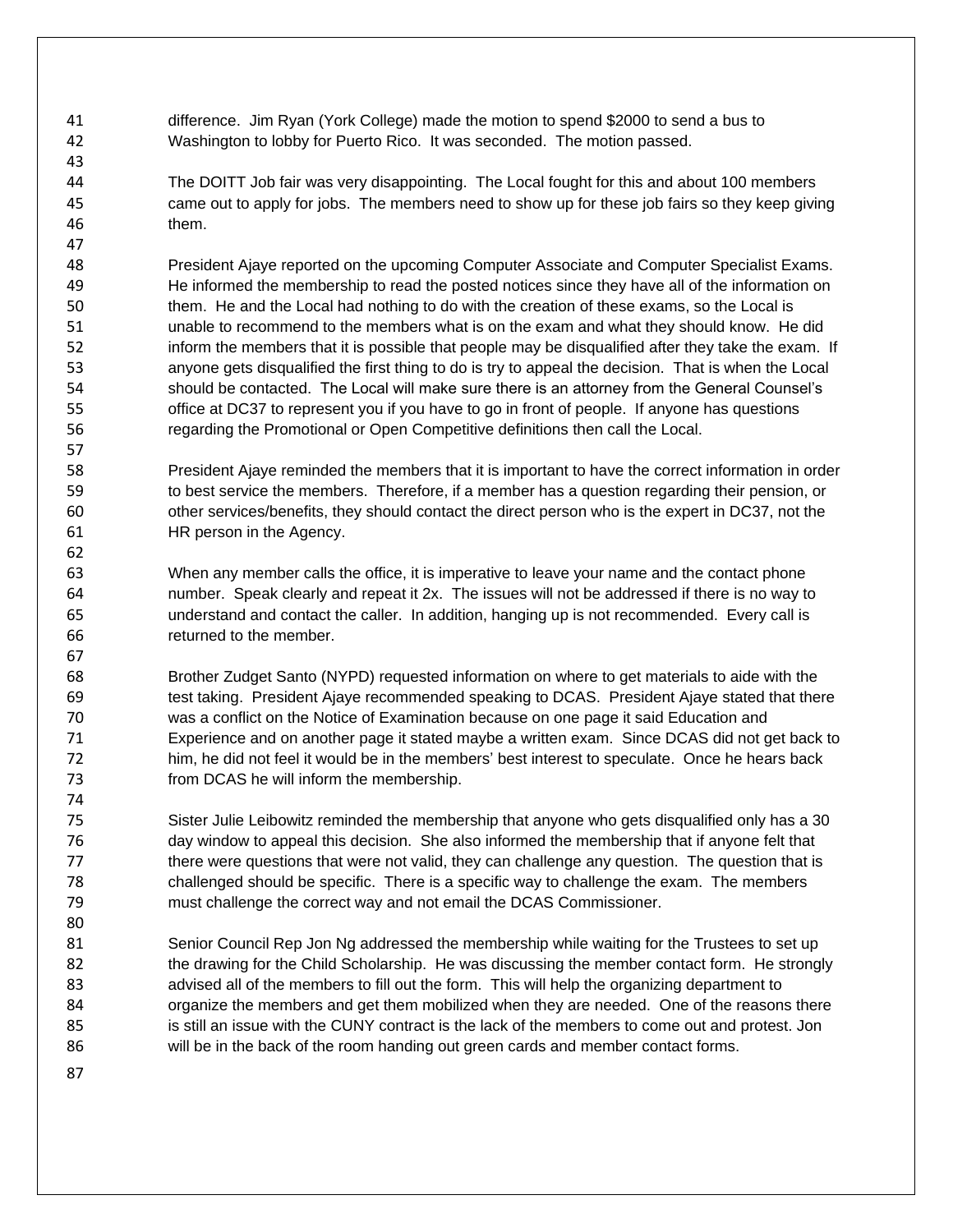- **Special Order of Business – Drawing for the Child Scholarships**
- President Ajaye turned over the meeting to Artie Kellam, the Senior Trustee and the Trustees Frank Durham and Kalpesh Patel for the drawing of the Child Scholarship this year.

 There were 18 applications, 14 were accepted and 4 were rejected. 2 transferred but no applications were submitted. 1 application came in late. 1 accumulated was below the required minimum GPA.

 The drawing is for five scholarships valued at \$2,000 each. Volunteers pulled the following recipients: Raquel Delerme; Joanna Kiperman; Jennie McMorrow; Brian Minevich; Vinay Shah.

## **MIKE CAN I GET THE LIST OF THE NAMES> I COULDN"T HEAR ON THE TAPE**

President Ajaye reminded the membership that the Local funds these scholarships completely.

## **Old Business**

 Brother Ralph Dibello (NYPD) has issues with the way they are being treated in NYPD. There is a 105 lot of intimidation and it's accelerating. He is going to put together a letter with what is actually going on and he will submit it to the Local. President Ajaye relayed that this is being addressed. 107 It is a slow process, but it will be delt with. Executive Director Henry Garrido was at the PD and he is working on it. He has only been in office 11months and changes are being made. There was additional discussion concurring with what Brother Fidello said. There is a lot of frustration in NYPD.

111 Jon Ng reported that we do well with the grievances because we keep them out of the Public Employee Press (PEP).

## **New Business**

- Sister Michelle Hodelin (HRA) and Lenore Green (Metro Plus) went to the AFSCME Woman's Committee convention. Sister Hodelin reported back that the seminars were informative and it was a wonderful opportunity.
- There are 2 seminars on 11/21 and 11/23 regarding student loans and the possibility of getting 118 out of some of the debt. Members were encouraged to take advantage of these seminars.
- President Ajaye reminded the membership of the services DC37 provides including the Municipal Employee Legal Services (MELS). The MELS contact number is 212.815.1111.
- 121 Jon Ng spoke about the members from NYCHA who went upstate. There was a payment issue because they were away and they weren't going to get paid for the entire time they were away. He was able to get them the correct payment because they did call the union and it was able to be resolved.
- Sheyvonne Jones was able to get members from Metro Plus back pay that had been an issue for almost 10 years.
- Sister Barbara McCarthy is Da Harlem Spinna. If anyone needs a DJ please check out her website – [www.daharlemspinna.com](http://www.daharlemspinna.com/)